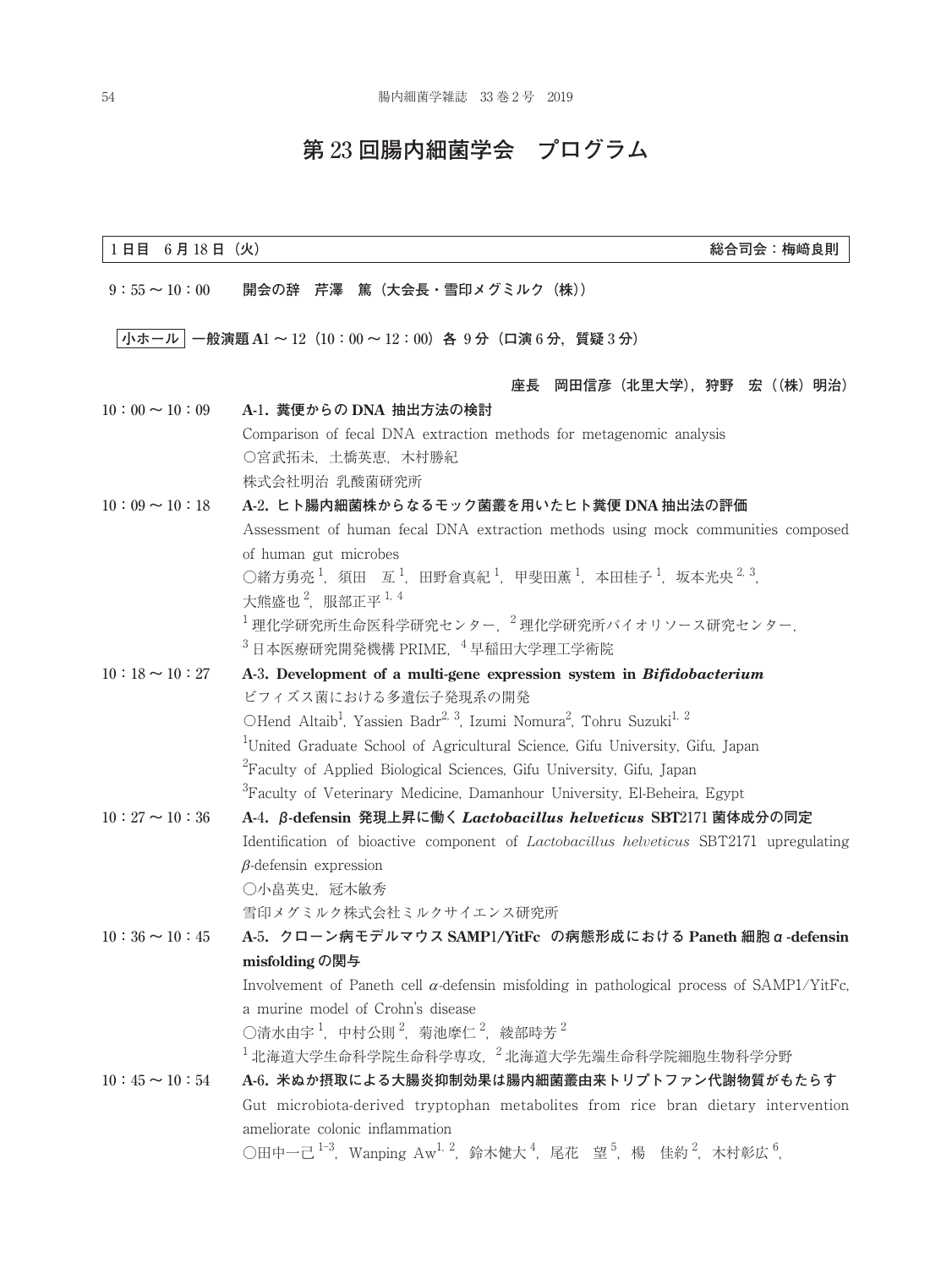冨田 勝<sup>1, 2</sup>, 福田真嗣 <sup>1-3, 5, 7</sup>

 $^{-1}$ 慶應義塾大学大学院政策・メディア研究科,  $^{-2}$ 慶應義塾大学先端生命科学研究所,  $3\pi$ 神奈川県立産業技術総合研究所,  $4\pi$ 国立環境研究生態環境研究センター,  $5\,$ 筑波大学トランスボーダー医学研究センター,  $^6$  国立国際医療研究センター,  $7$  株式会社メタジェン

 $10:54 \sim 11:06$  休憩

#### **座長 細野 朗(日本大学),松木隆広((株)ヤクルト本社)**

11**:**06 **~** 11**:**15 **A-**7**. マウス大腸炎モデルにおける** *Faecalibacterium prausnitzii* **投与による腸炎発症抑制 効果**

> Administration of *Faecalibacterium prausnitzii* has preventive effect on dextran sodium sulfate-induced colitis in mice ○川出雄二郎  $^1$ ,酒井美早紀  $^1$ ,岡森万理子  $^1$ ,守田麻由子  $^{2.3}$ ,水島かつら  $^2$ , 上田智大 <sup>2</sup>,高木智久 <sup>2</sup>,内藤裕二 <sup>2</sup>,伊藤義人 <sup>2, 3</sup>,嶋田貴志 <sup>1, 3</sup>  $^{-1}$ ニチニチ製薬株式会社中央研究所,  $^{-2}$ 京都府立医科大学大学院消化器内科, <sup>3</sup> 京都府立医科大学大学院生体免疫制御学講座

11**:**15 **~** 11**:**24 **A-**8**. 母体腸内細菌叢と胎児発育との関連性** Association between maternal gut microbiota and fetal growth ○佐藤由美  $^1$ ,櫻井健一  $^2$ ,田邉裕美  $^2$ ,加藤 完  $^3$ ,中西裕美子  $^3$ ,大野博司  $^3$ ,森 千里  $^2$  $^{-1}$ 千葉大学大学院医学薬学府栄養代謝医学,  $^{-2}$ 千葉大学予防医学センター, <sup>3</sup> 理化学研究所生命医科学研究センター

## 11**:**24 **~** 11**:**33 **A-**9**. 抗菌薬による乳児期の腸内細菌叢の変化に関する経時的検討** Changes in gut microbiota of infants due to antibiotics ○赤川友布子  $^1$ ,赤川翔平  $^1$ ,山口 正  $^1$ ,木野仁郎  $^1$ ,山内壮作  $^1$ ,木全貴久  $^1$ , 辻 章志 $^1$ , 橋谷田真樹 $^2$ , 赤根 敦 $^2$ , 金子一成 $^1$  $^{-1}$ 関西医科大学小児科学講座,  $^{-2}$ 関西医科大学法医学講座

## 11**:**33 **~** 11**:**42 **A-**10**. 奄美群島に在住する長寿の島民の腸内細菌叢と健康状態の関係** Characteristics of gut microbiota of elderly people living in Amami islands under various physical conditions ○大平はる香 <sup>1</sup>,永田岳史 <sup>1</sup>,髙橋雅行 <sup>1</sup>,武原正明 <sup>1</sup>,藤田安彦 <sup>2</sup>,松浦甲彰 <sup>3</sup>, 浦元智司<sup>4</sup>, 上山泰男<sup>5</sup>, 森田英利<sup>6</sup>  $^{-1}$ 全薬工業株式会社,  $^{-2}$ 医療法人徳洲会 徳之島徳洲会病院,  $3$  医療法人徳洲会 名瀬徳洲会病院,  $4$  医療法人徳洲会 喜界徳洲会病院,  $^5$ 医療法人徳洲会 瀬戸内徳洲会病院,  $^6$  岡山大学大学院 環境生命科学研究科 11**:**42 **~** 11**:**51 **A-**11**. 日本人潰瘍性大腸炎患者の腸内細菌叢における** 2 **種の酪酸産生遺伝子の定量** Reduced butyryl-CoA: acetate CoA-transferase gene linked to genus *Roseburia* in Japanese ulcerative colitis patients

○篠原涼平 <sup>1</sup>,佐々木建吾 <sup>2</sup>,井上 潤 <sup>3</sup>,星奈美子 <sup>3</sup>,福田伊津子 <sup>4</sup>,佐々木大介 <sup>2</sup>, 近藤昭彦<sup>2</sup>,大澤朗<sup>4</sup>

<sup>1</sup> 神戸大学大学院医学研究科医薬食品評価科学分野,

<sup>2</sup> 神戸大学大学院科学技術イノベーション研究科,

<sup>3</sup> 神戸大学大学院医学研究科消化器内科学分野,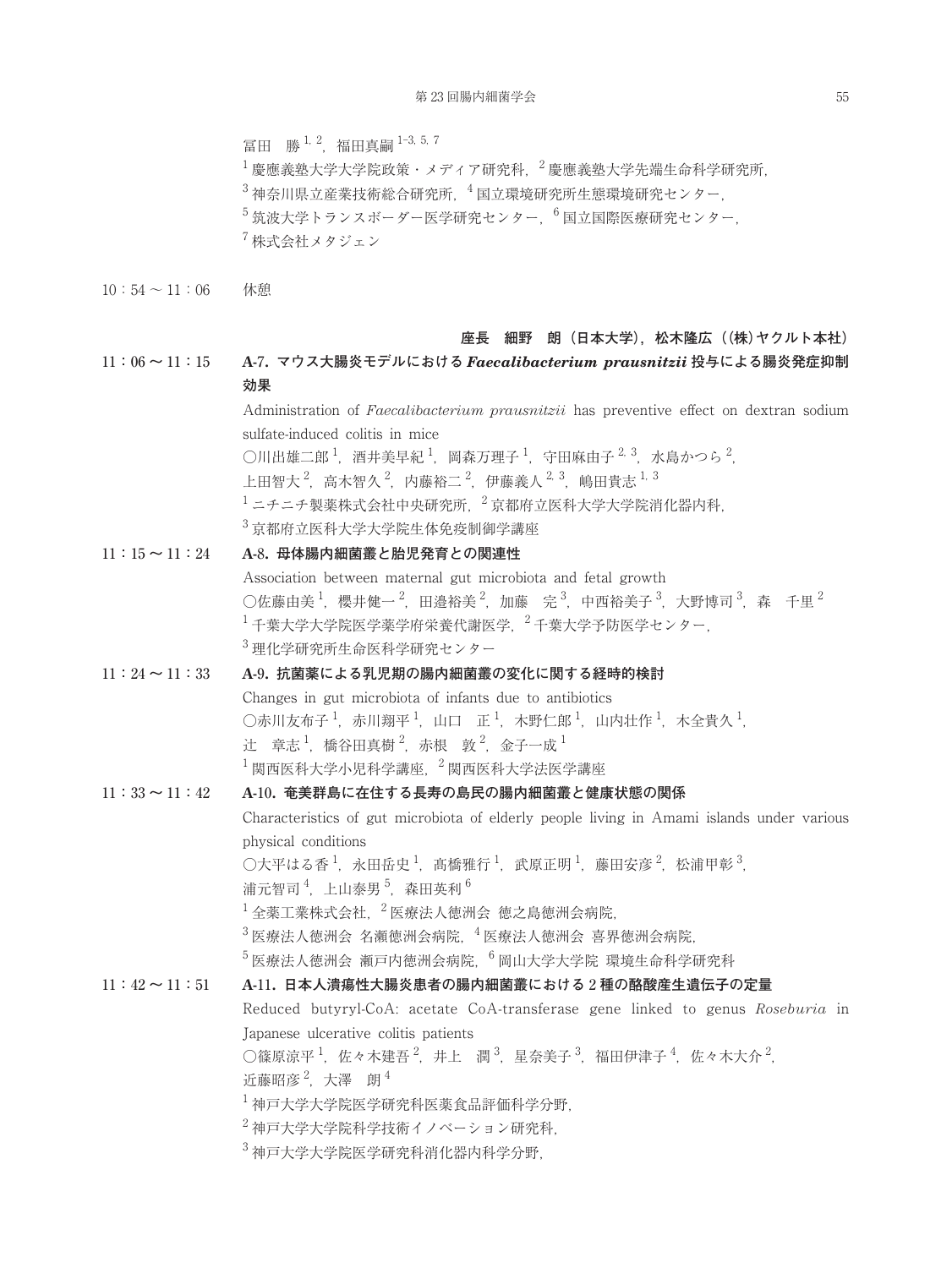<sup>4</sup> 神戸大学大学院農学研究科食の安全安心科学センター

11**:**51 **~** 12**:**00 **A-**12**. 川崎病における腸内細菌叢の dysbiosis に関するパイロットスタディ** Pilot study on the dysbiosis of gut microbiota in Kawasaki disease ○赤川翔平  $^1$ ,赤川友布子  $^1$ ,寺本芳樹  $^1$ ,山口 正  $^1$ ,木野仁郎  $^1$ ,山内壮作  $^1$ , 木全貴久 $^1$ ,辻 章志 $^1$ ,橋谷田真樹 $^2$ ,赤根 敦 $^2$ ,金子一成 $^1$  $^{-1}$ 関西医科大学小児科学講座,  $^{-2}$ 関西医科大学法医学講座

**大ホール 一般演題 B**1 **~** 12**(**10**:**00 **~** 13**:**54**)各** 12 **分(口演** 9 **分,質疑** 3 **分)**

### **座長 木村郁夫(東京農工大学),八村敏志(東京大学)**

10**:**00 **~** 10**:**12 **B-**1**. チロシンおよびその代謝産物を添加した培地を用いた腸内のフェノールおよびパラクレ ゾール産生細菌の同定** Identification of phenol- and *p*-cresol-producing intestinal bacteria by using media supplemented with tyrosine and its metabolites ○齊藤祐樹 <sup>1</sup>,佐藤 直 <sup>1</sup>,野本康二 <sup>1, 2</sup>,辻 浩和 <sup>1</sup>  $^{-1}$ 株式会社ヤクルト本社中央研究所基盤研究所,  $^{-2}$ 東京農業大学生命科学部

10**:**12 **~** 10**:**24 **B-**2**. 腸内細菌由来のポリアミンは大腸上皮細胞の増殖および腸管マクロファージの分化を制 御する**

> Intestinal bacteria-derived polyamines modulate epithelial cell proliferation and macrophage differentiation in the colon of mice

○中村篤央  $^{1, 2}$ ,松本光晴  $^{1}$ ,栗原 新  $^{3}$ ,長谷耕二  $^{2}$ 

 $^{-1}$ 協同乳業株式会社研究所,  $^{-2}$ 慶應義塾大学薬学部,  $^{-3}$ 石川県立大学腸内細菌共生機構学

10**:**24 **~** 10**:**36 **B-**3**. 食品が及ぼす口腔および腸内細菌叢の構造変化の解析**

Analysis of the changes in oral and intestinal flora caused by food 下田 舞  $^1$ ,新居靖崇  $^2$ ,木岡真理奈  $^2$ ,吉原静恵  $^3$ ,倉橋健介  $^4$ ,〇徳本勇人  $^3$  $^{-1}$ 大阪府立大学生命環境科学域, $^{-2}$ 大阪府立大学大学院工学研究科,

 $3$ 大阪府立大学大学院理学系研究科,  $4$ 大阪府立大学工業高等専門学校環境物質化学コース

10**:**36 **~** 10**:**48 **B-**4**. ヒト糞便細菌叢の菌叢維持に適したマウス系統の評価** Evaluation of the mouse strains suitable for maintaining the human fecal microbiota ○野津量子  $^1$ ,小倉智幸  $^2$ ,何 裕遥  $^2$ ,高橋利一  $^2$  $^{-1}$ 実験動物中央研究所 ICLAS モニタリングセンター,  $2$ 実験動物中央研究所動物資源技術センター

10**:**48 **~** 11**:**00 **B-**5**. ヒトフローラマウスの血漿ケルセチンに及ぼす腸内菌叢の違いの影響** Effects of different intestinal microbiota on plasma quercetin in human flora-associated mice  $\bigcirc$ 田村 基 $^1$ ,中川博之 $^2$ ,堀 幸子 $^1$ ,平山和宏 $^2$  $^{-1}$ 国立研究開発法人農研機構食品研究部門,  $^2$ 東京大学大学院農学生命科学研究科戦医公衆衛生学教室

 $11:00 \sim 11:10$  休憩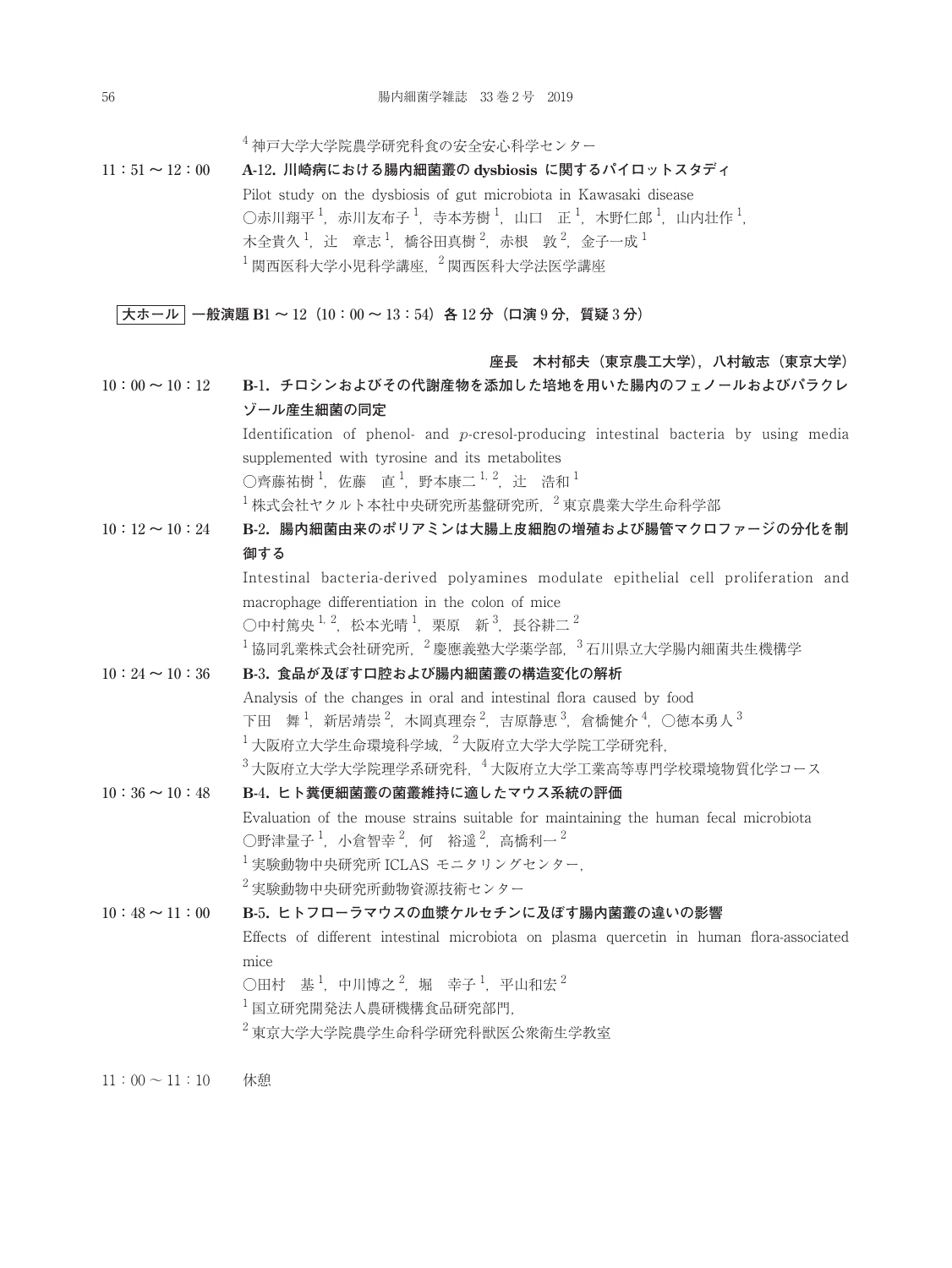**座長 冠木敏秀(雪印メグミルク(株)),金 倫基(慶應義塾大学)** 11**:**10 **~** 11**:**22 **B-**6**. 腸内細菌由来の酪酸は自己免疫性関節炎の発症を抑制する** Gut microbiota-derived butyrate regulates autoimmune arthritis ○保科直美  $^{1}$ ,高橋大輔  $^{1}$ ,前田悠一  $^{2}$ ,鈴木亜香里  $^{3}$ ,小松紀子  $^{4}$ ,竹田 潔  $^{5}$ , 高柳 広<sup>4</sup>, 長谷耕二<sup>1</sup>  $^{-1}$ 慶應義塾大学薬学部生化学講座,  $^{-2}$ 大阪大学大学院医学系研究科呼吸器・免疫内科学, <sup>3</sup> 理化学研究所統合生命医科学研究センター自己免疫疾患研究チーム,  $^{4}$ 東京大学大学院医学系研究科研究科免疫学, $^{5}$ 大阪大学大学院医学系研究科免疫制御学 11**:**22 **~** 11**:**34 **B-**7**. 多発性硬化症ウイルスモデルにおける中枢神経系炎症性病態と腸内細菌叢変化との関連 性の検討** CNS inflammation–gut microbiota interaction in a viral model for multiple sclerosis ○尾村誠一,佐藤文孝,朴 雅美,藤田 貢,角田郁生 近畿大学医学部微生物学講座 11**:**34 **~** 11**:**46 **B-**8**. ゲノムワイド関連解析を用いた日本人腸内細菌叢の宿主遺伝要因の探索** Identification of genetic factors related to Japanese gut microbiota by genome-wide association studies ○田中正視 $^1$ ,石田幸子 $^1$ ,加藤久美子 $^2$ ,小田巻俊孝 $^2$ ,密山恵梨 $^2$ ,清水金忠 $^2$ , 山口 類<sup>3</sup>, 植松 智<sup>4,5</sup>, 井元清哉<sup>6</sup>, 宮野 悟<sup>3</sup>  $^{-1}$ 株式会社 DeNA ライフサイエンス R&D グループ,  $^{-2}$ 森永乳業株式会社基礎研究所, <sup>3</sup> 東京大学医科学研究所ヒトゲノム解析センター,  $4 + \sqrt{4}$ 大学大学院医学研究科・医学部・ゲノム免疫学 <sup>5</sup> 東京大学医科学研究所国際粘膜ワクチン開発研究センター, <sup>6</sup> 東京大学医科学研究所ヘルスインテリジェンスセンター 11**:**46 **~** 11**:**58 **B-**9**. 乳糖分解酵素に関する遺伝子型とビフィズス菌割合の関連性** Association between functional lactase variants and a high abundance of *Bifidobacterium*  in the gut of healthy Japanese people ○加藤久美子  $^1$ ,石田幸子  $^2$ ,田中正視  $^2$ ,密山恵梨  $^1$ ,清水金忠  $^1$ ,小田巻俊孝  $^1$  $^{-1}$ 森永乳業株式会社基礎研究所.  $^{-2}$ 株式会社 DeNA ライフサイエンス R&D グループ 11**:**58 **~** 12**:**10 **B-**10**. 歯周炎患者における腸内細菌叢の解析**  Analysis of gut microbiota in periodontitis patients ○山崎恭子 <sup>1, 4</sup>,中島貴子 <sup>2</sup>,宮沢春菜 <sup>3, 4</sup>,伊藤晴江 <sup>4</sup>,佐藤圭祐 <sup>1, 4</sup>,原 実生 <sup>1, 4</sup>, 竹内麻衣  $^{1,\,4}$ ,高橋直紀  $^{4}$ ,森田英利  $^{5}$ ,須田 亙  $^{6}$ ,服部正平  $^{6}$ ,山崎和久  $^{1}$  $^{-1}$ 新潟大学大学院医歯学総合研究科口腔保健学分野,  $^{-2}$ なかじま歯科クリニック, <sup>3</sup> 新潟大学医歯学総合病院臨床研究推進センター, <sup>4</sup> 新潟大学大学院医歯学総合研究科歯周診断・再建学分野, <sup>5</sup> 岡山大学大学院環境生命科学研究科動物応用微生物学研究室,  $6$  理化学研究所生命医科学研究センターマイクロバイオーム研究チーム

 $12:10 \sim 13:30$  休憩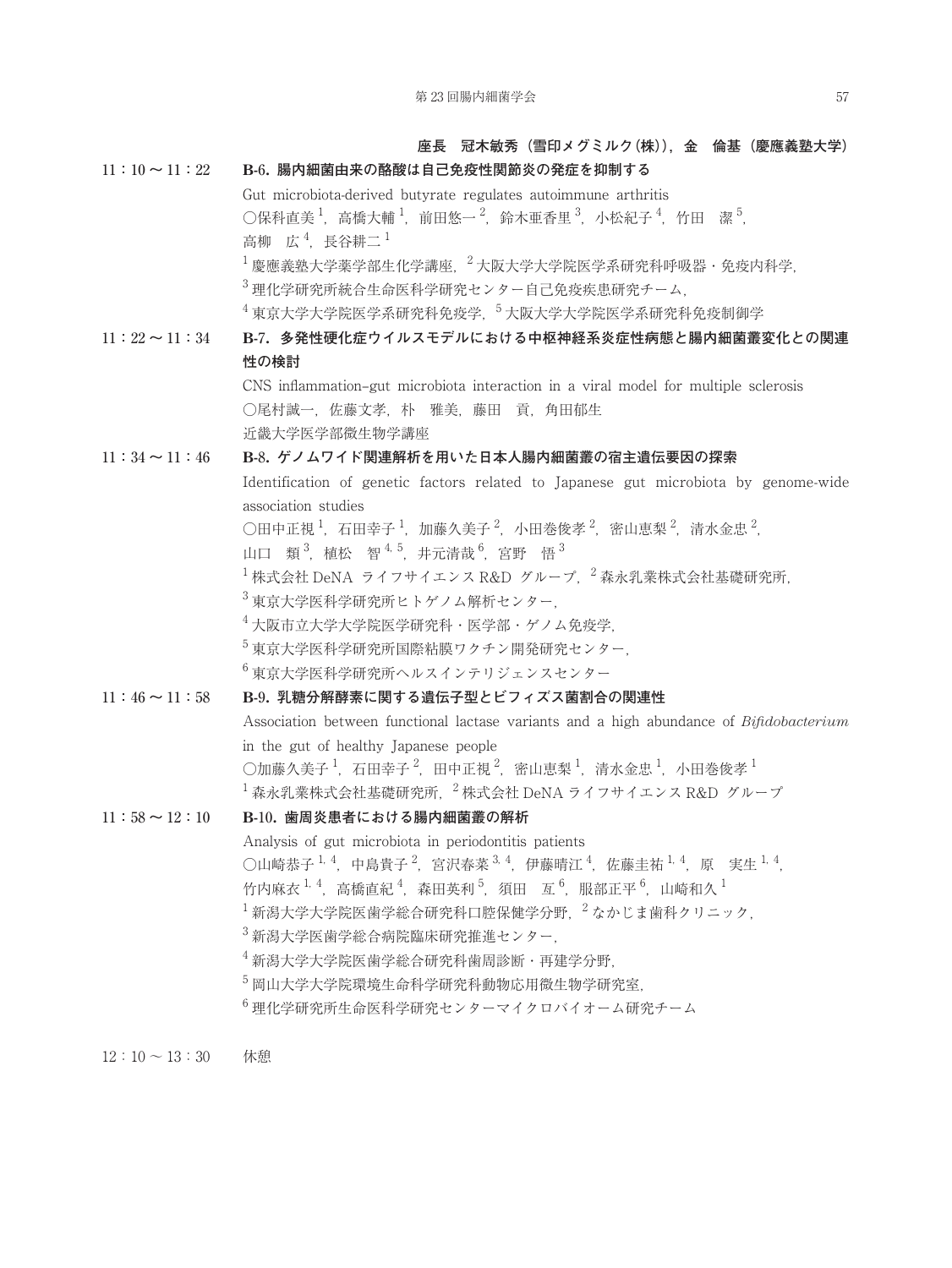### **座長 小田巻俊孝(森永乳業(株)),長谷耕二(慶應義塾大学)**

13**:**30 **~** 13**:**42 **B-**11**. 関節リウマチにおける痛みと腸内細菌に及ぼすミルク抗体の効果**

Effect of milk antibody on pain and intestinal flora in rheumatoid arthritis ○北村香織  $^1$ ,片山 耕  $^2$ ,安倍千之  $^3$ ,宇田慎一  $^4$ ,竹森弘光  $^5$ ,西村慶太  $^6$ , 紙谷清美 $^2$ ,大久保学宣 $^2$ ,深井理知夫 $^7$ ,馬場久志 $^8$ ,寺戸国昭 $^9$ ,鈴木 豪 $^1$ ,塩野谷博 $^1$  $^{-1}$ アサマ化成株式会社, $^{-2}$ 片山整形外科リウマチ科クリニック, $^{-3}$ 安倍内科医院,  $^{-4}$ 宇田内科リウマチ科,  $^{-5}$ 青森県立中央病院リウマチ膠原病内科,  $^{-6}$ 帝京大学医学部整形外科,  $^7$ 聖園調剤薬局,  $^8$ あゆみ製薬株式会社,  $^9$ コンドレックス株式会社 13**:**42 **~** 13**:**54 **B-**12**. アルツハイマー病の腸内細菌叢解析** Compositional analysis of gut microbiome in Alzheimer's disease 若杉茂俊 介護老人保健施設けんちの苑 水海道

14**:**00 **~** 15**:**00 **海外特別講演**

**座長 下条直樹(千葉大学)**

#### **"Next Generation Probiotics - pitfalls and possibilities"**

Koen Venema(Centre for Healthy Eating & Food Innovation, Maastricht University)

 $15:00 \sim 15:10$  休憩



15**:**10 **~** 16**:**00 **特別講演**

#### **座長 芹澤 篤(雪印メグミルク(株))**

#### **「機能性消化管障害と腸内細菌」**

Functional gastrointestinal disorders and gut microbiota 福土 審(東北大学大学院医学系研究科行動医学 / 東北大学病院心療内科)

- 16**:**10 **~** 17**:**10 **一般演題 A ポスター発表(会場:**1 **階 展示ホール)**
- 17**:**30 **~** 19**:**00 **情報交換会(会場:**2 **階 福寿+桃源)**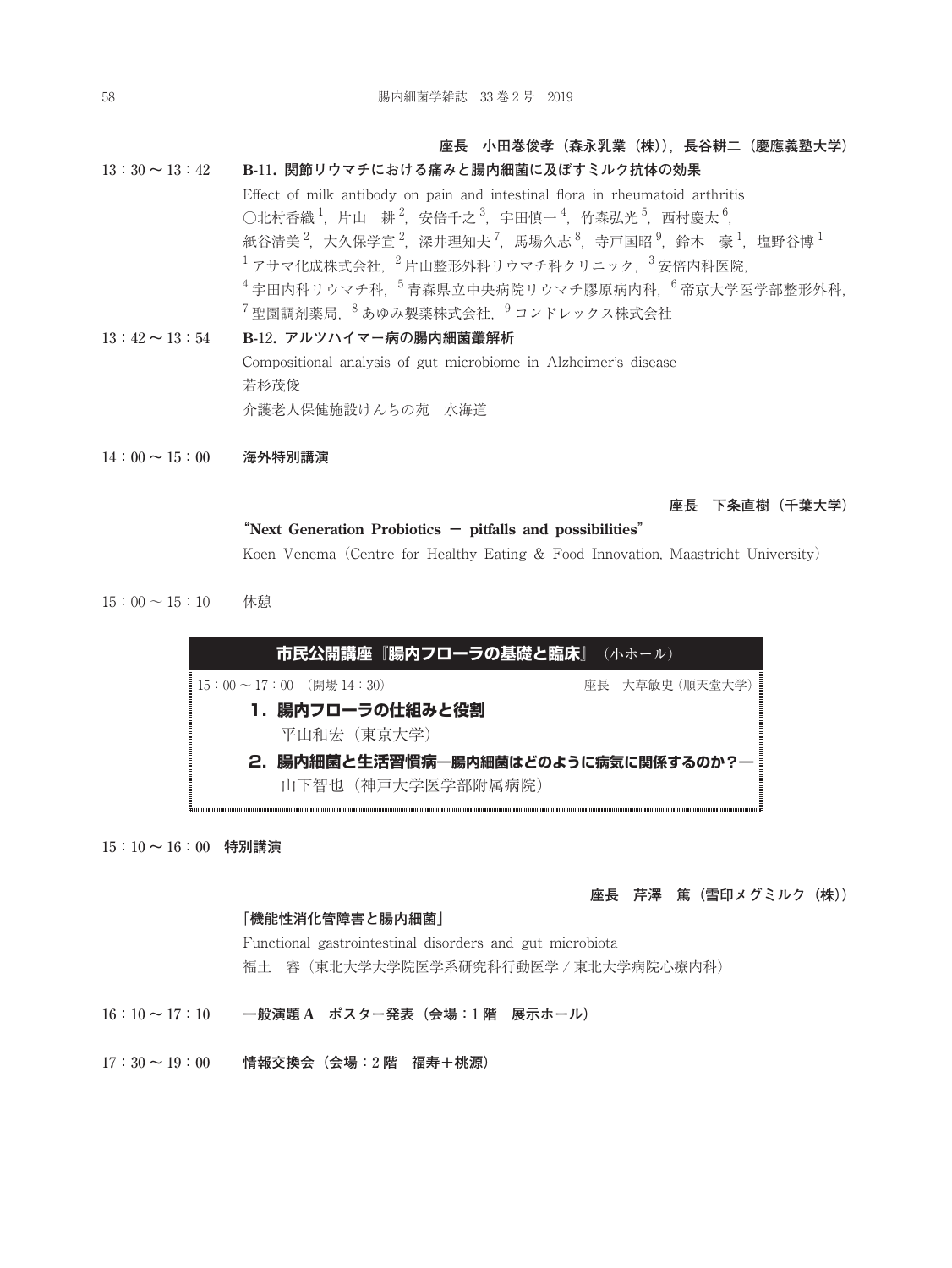| 2日目 6月19日 (水)         | 総合司会:藤原<br>茂                                                                                                                                                                                                                                           |
|-----------------------|--------------------------------------------------------------------------------------------------------------------------------------------------------------------------------------------------------------------------------------------------------|
| $9:30 \sim 11:45$     | シンポジウム1「腸内細菌による脳神経系制御の可能性」                                                                                                                                                                                                                             |
| $9:30 \sim 9:55$      | 座長 清水(肖)金忠(森永乳業(株)),辻 典子(産業技術総合研究所)<br>1. 腸内細菌による成体神経新生の恒常性維持機構<br>Role of microbiome in adult hippocampal neurogenesis<br>○波平昌一 <sup>1</sup> ,平山和宏 <sup>2</sup> , 辻 典子 <sup>1</sup> (1国立研究開発法人産業技術総合研究所バイオメディ<br>カル研究部門, 2 東京大学大学院農学生命科学研究科獣医公衆衛生学教室) |
| $9:55 \sim 10:20$     | 2. Bifidobacterium breve A1 による認知症の発症抑制の可能性<br>Potential of <i>Bifidobacterium breve</i> A1 in improving cognitive dysfunction<br>清水(肖)金忠(森永乳業株式会社基礎研究所)                                                                                               |
| $10:20 \sim 10:45$    | 3. パーキンソン病は腸管神経叢を起源とし腸内細菌叢が発症に関与する !?<br>Parkinson's disease originates from the intestinal neural plexus and is causally<br>associated with intestinal microbiota<br>大野欽司 (名古屋大学医学系研究科神経遺伝情報学)                                                        |
| $10:45 \sim 10:55$    | 休憩                                                                                                                                                                                                                                                     |
| $10:55 \sim 11:20$    | 4. 母と子をつなぐ周産期母体腸内細菌の子の脳発達における働き<br>The functions of maternal gut microbiota vertically transmitted to offspring in the<br>brain development of offspring<br>栃谷史郎 <sup>1,2</sup> ( <sup>1</sup> 鈴鹿医療科学大学保健衛生学部, <sup>2</sup> 福井大学子どものこころの発達研究セ<br>ンター)  |
| $11:20 \sim 11:45$    | 5. うつ病と腸内細菌<br>Mood disorders and gut microbiota<br>○功刀 浩 <sup>1</sup> ,相澤恵美子 <sup>1, 2</sup> ( <sup>1</sup> 国立精神・神経医療研究センター神経研究所疾病研究第<br>三部, <sup>2</sup> 名古屋経済大学人間生活科学部 管理栄養学科)                                                                      |
| $11:45 \sim 13:15$ 休憩 |                                                                                                                                                                                                                                                        |
|                       | 13:15 ~ 13:25 日本ビフィズス菌センター研究奨励賞授賞式                                                                                                                                                                                                                     |
|                       | 座長 神谷 茂(研究奨励賞選考委員長)                                                                                                                                                                                                                                    |
| $13:25 \sim 13:45$    | 受賞講演                                                                                                                                                                                                                                                   |

### **「G タンパク質共役型受容体の腸上皮細胞間リンパ球における新規役割」**

Novel roles of G protein-coupled receptors in intestinal intraepithelial lymphocytes 住田隼一(東京大学大学院医学系研究科皮膚科)